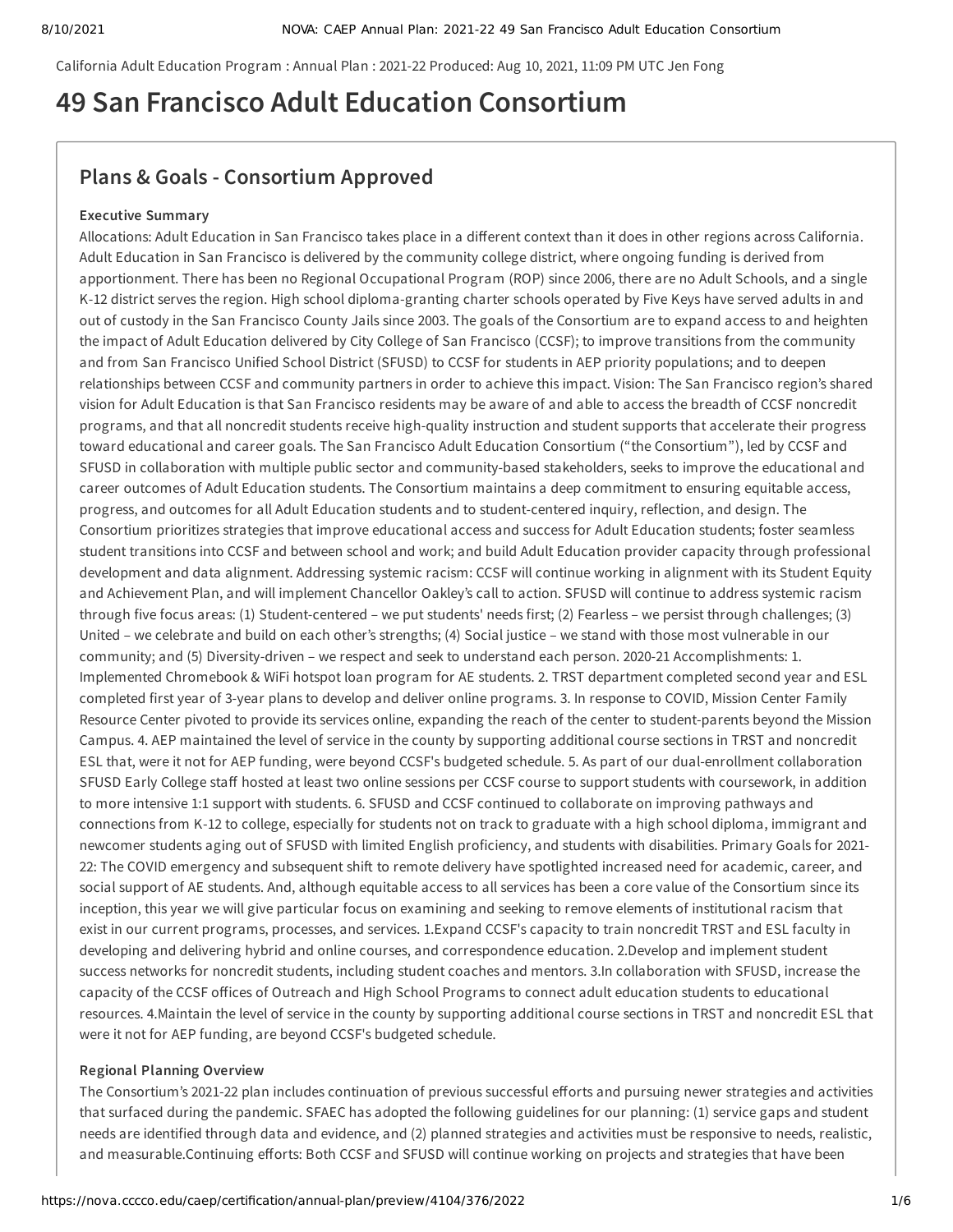### 8/10/2021 NOVA: CAEP Annual Plan: 2021-22 49 San Francisco Adult Education Consortium

successful in previous years. This includes building on-ramps for SFUSD students to transition to CCSF; providing professional development opportunities to those who serve adult education students; bringing technology upgrades to adult education classes; expanding hybrid and online course and program options for noncredit students; and increasing CCSF's capacity to collect and use data to improve adult education in the region.Newer strategies: In collaboration with CCSF RiSE (Reimagining the Student Experience) guided pathways team, AEP will help lead the development and implementation of a Student Success Network specifically focused on noncredit students' needs for academic and socio-emotional support. The Success Network will connect AE students to resources that help them overcome barriers to achieving their academic, career, and life goals. Additionally, CCSF and SFUSD will continue to work together create and sustain clear pathways for adult education students, and support transition to credit through the design and delivery of noncredit bridge courses that prepare students for success in transfer-level English and Math courses at the college and increase integrated student support and counseling to increase rates of college transition and success.

# **Meeting Regional Needs**

# **Regional Need #1**

# **Gaps in Service / Regional Needs**

As described in our previous three-year plan, San Francisco is home to many more potential adult education students (adults lacking a high school diploma or its equivalent, speaking English less than very well, having a documented disability, or who are un- or under-employed) than are served by CCSF's noncredit programs. Although the demographics of the city are changing -- a growing number of residents with advanced degrees, a lower immigration rate, and fewer students in the SFUSD system -- there is still evidence of an unmet need for adult education services. During the pandemic and the resulting switch to remote delivery of almost all adult education services, CCSF's enrollment in noncredit has continued to decrease. This suggests the need to re-visit outreach efforts and create easier points of entry to expand AE student access and enrollment based in a deeper understanding of the potential student population and of the AE student experience. We hope to tailor programs and services to best address Adult Education students' goals and the potential barriers they face. Declining enrollment, and fewer potential students in the region also highlights the importance of retaining and supporting the students we have by providing the academic and socio-emotional support they need to attain their goals.

## **How do you know? What resources did you use to identify these gaps?**

Gaps in service and regional needs were identified through extensive data analysis. Sources included: (1) demographic data of the Consortium's current Adult Education students from CCSF, SFUSD, and community partners; (2) demographic data of the San Francisco community from the US Census and the WIOA Regional plan; (3) regional labor market data; and (4) consideration of the alignment between the needs for Adult Education in the region and the level and types of services offered by the Consortium. The data analysis was complemented and reinforced through a collaborative planning process undertaken by the Consortium to develop the AEP Three-Year Plan. Findings have been expanded by subsequent deep-dive discussions with CCSF and SFUSD departments and divisions that serve AE students to identify unmet student needs and possible solutions.

## **How will you measure effectiveness / progress towards meeting this need?**

For the 2021-2022 program year, the Consortium has selected indicators of progress that reflect the priorities of Consortium members and will guide activities to address needs related to each of the three goals. These indicators define desired increases over the 2017-2018 baseline and include: (1) Student Connection and Entry: stabilizing CCSF noncredit enrollments, which have decreased annually for the past ten years; (2) Student Progress: CCSF noncredit student successful course completion and persistence to subsequent semester will increase cumulatively by 3-5% over the current three-year plan; (3) Student Transition: CCSF noncredit students who transition to credit-bearing instruction or employment will increase by 3-5% cumulatively by 3- 5% over the current three-year plan; and (4) Professional Development: 25% of all full time CCSF faculty serving adult education students will complete at least one Student Equity professional development training.

# **Gaps In Service**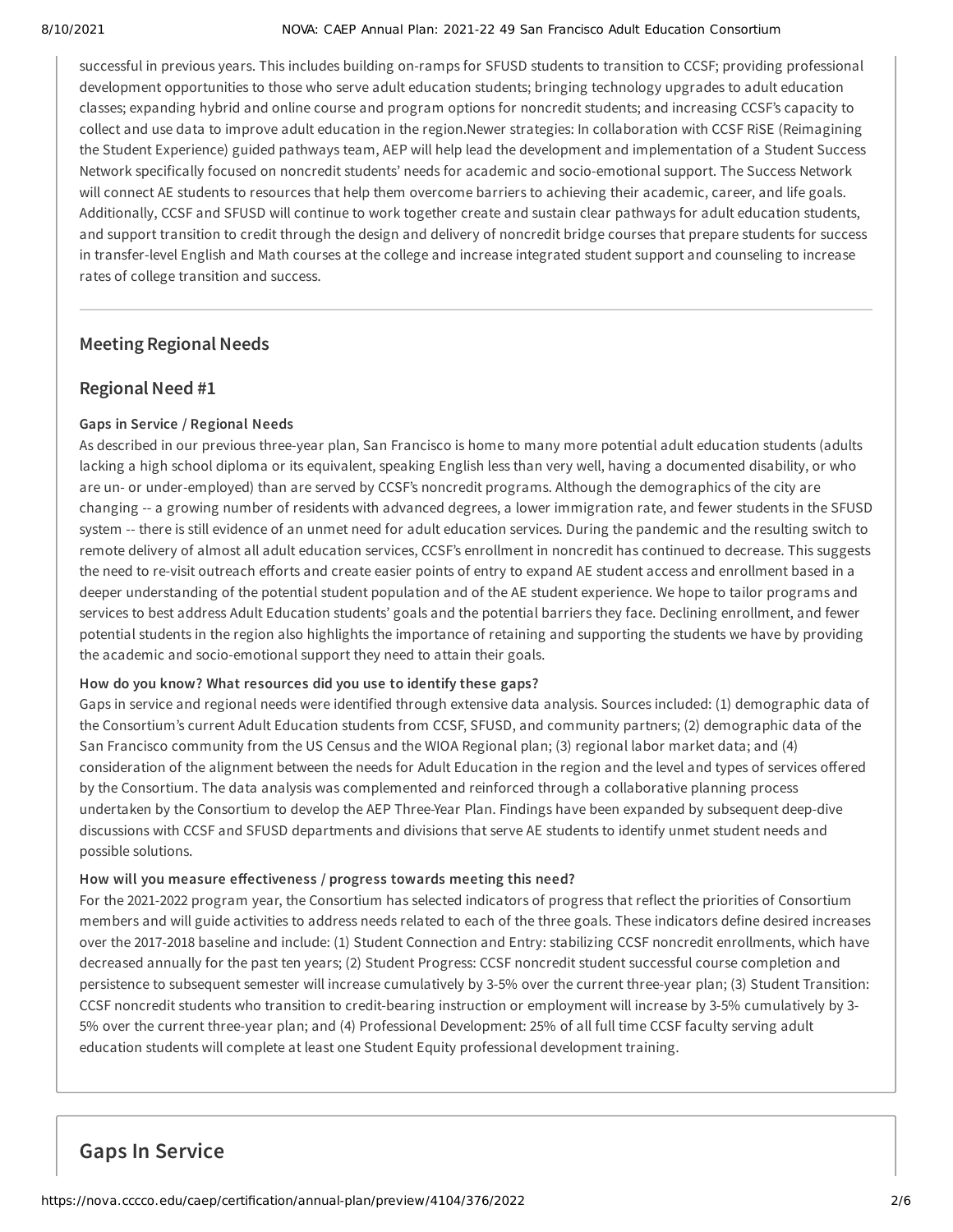# **New Strategies**

## **Strategy #1**

General marketing and outreach: In order to improve Adult Education students' points of connection and entry to CCSF from the broader community, we need to deepen and substantiate connections between CCSF's Outreach department and noncredit programs through dedicated staffing and collaborative activities to improve visibility and access. Specific activities include: (1) filling CCSF's vacant noncredit outreach specialist position (fall 2021); (2) conduct broad community outreach and maintain a presence at events to publicize adult education offerings; (3) continue to translate all outreach materials into the major San Francisco languages (English, Chinese, Spanish, Tagalog, Vietnamese, Russian, Arabic); and (4) host noncredit welcome events, including development of a noncredit FRISCO Day.

## **Strategy #2**

Improve connections between SFUSD and CCSF: In order to improve Adult Education students' points of connection and entry to CCSF from SFUSD, we need to improve coordination between SFUSD and CCSF—building upon a long history of collaboration through Bridge to Success, California Career Pathways Trust, AEP, K-12 SWP—to deliberately improve student awareness of and enrollment in noncredit courses; and facilitate access to CCSF noncredit programs through bridge programs and an online application. Specific activities include: (1) develop new on-ramp programs from SFUSD into CCSF noncredit programs; (2) co-design improved SFUSD-CCSF transition counseling for summer credit recovery students; and (3) deliver Transitional Studies (TRST) courses to SFUSD students in need of summer credit recovery.

## **Strategy #3**

Improve the student experience in getting in and through the front door of CCSF: Since January 2021, CCSF has made over 35 process and technology improvements to its online registration and enrollment systems. However, potential students still experience challenges in navigating to and through the front door. We will identify and address those problems by (1) conducting a series of "digital equity walks" that ask students and employees to try to accomplish certain tasks online, and identify areas needing improvement; (2) work with all stakeholders to resource needed process improvements; and (3) continue to utilize Language Line Services at all student-facing service desks to provide on-demand interpretation services so students can access information in their first language.

## **Strategy #4**

Following the same trend seen in other districts, SFUSD lost quite a few adult education students once the pandemic forced the schools to conduct instruction virtually. One of the top priorities for our teams is to re-engage the students in school and subsequently in CCSF classes that are supported by SFUSD staff. The two primary AEP groups falling into this category are seniors who need to be enrolled in TRST high school credit recovery and the students participating in Early Dismiss

# **Seamless Transitions**

# **New Strategies**

## **Strategy #1**

In order to increase the number of adult education students transitioning out of noncredit courses into credit (post-secondary) education, or to work, we need to improve how we support them in their journey. Building on a model of success teams developed by CCSF's RiSE team (guided pathways), AEP will lead the development (fall 2021) and implementation (spring 2022) of a Student Success Network focused solely on our noncredit students. The goal will be to link students to college resources (academic and career supports, and resources to address socio-economic needs such as food, housing, childcare) so they can successfully complete coursework, persist, and achieve their goals. Additionally, we will continue to support the Mission Family Resource Center that provides services to our students who are parents.

# **Student Acceleration**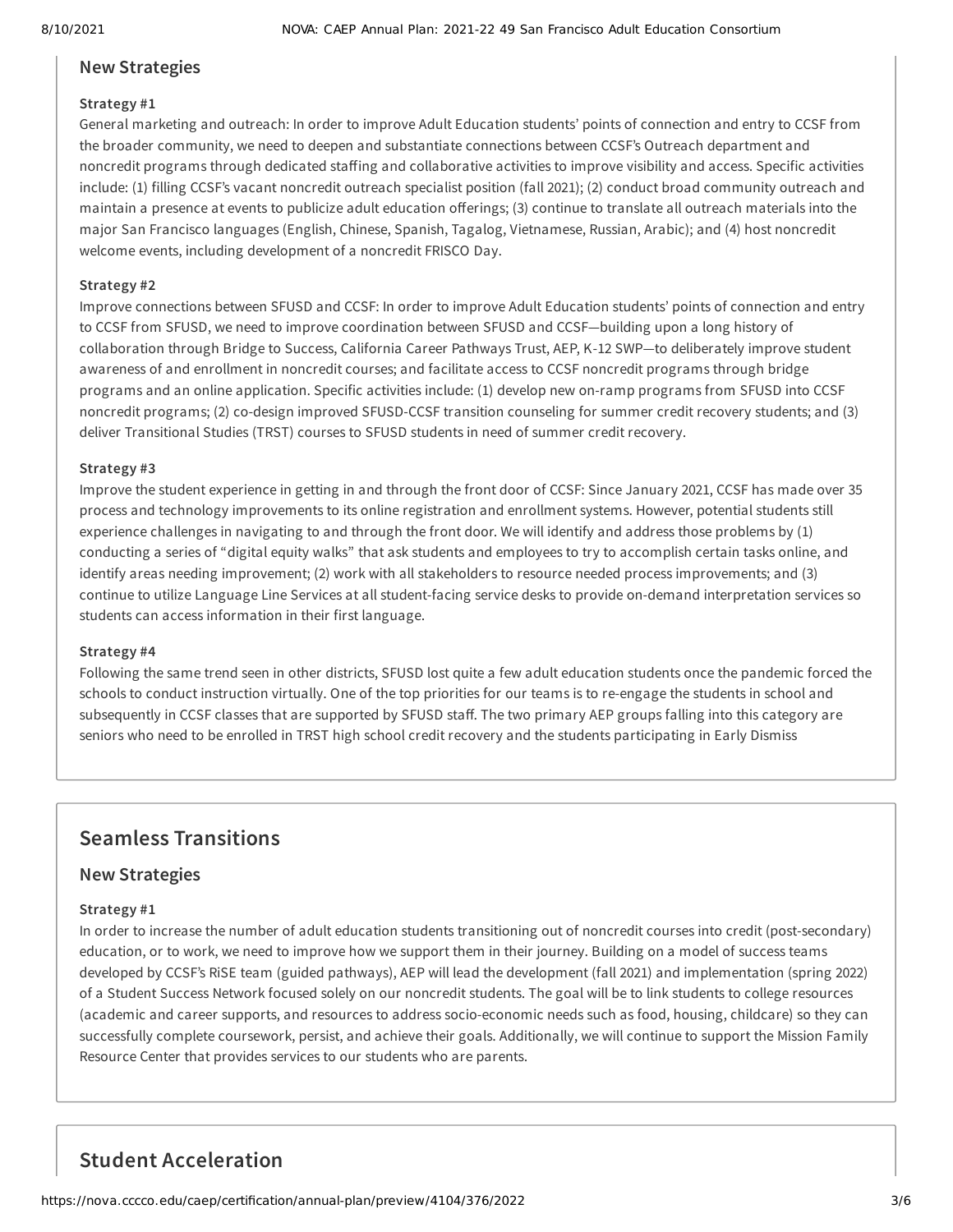# **New Strategies**

## **Strategy #1**

In order to facilitate Adult Education student progress toward education and career goals we need to continue to make improvements to instructional and student support service offerings. In addition to the previously-mentioned Noncredit Student Success Network to provide full support services to our students, we will expand the use of distance learning in noncredit. Specific activities include (1) continue the training of TRST and ESL faculty in teaching online, and develop new noncredit flipped or hybrid courses; (2) continue to invest in software products that enhance learning, such as Newsela, Pronto, and others; and (3) deliver equity-centered professional development training to instructional and counseling faculty, and staff.

# **Professional Development**

# **New Strategies**

# **Strategy #1**

CCSF, SFUSD, and community partners will continue to collaborate to provide professional development to those who serve adult education populations in the region. Specific activities include (1) Expand the capacity of CCSF's Office of Online Education and Technology to train adult education faculty in teaching distance learning courses, online course development, and online attendance tracking; (2) continue to provide sessions of "CCSF 101" to inform community partners of CCSF services; (3) facilitate noncredit faculty participation in equity-minded professional development such as "Teaching Men of Color"; and (4) continue exploring shared professional development opportunities between SFUSD and CCSF counselors and special education/DSPS.

# **Leveraging Resources**

# **New Strategies**

## **Strategy #1**

The Consortium will continue to leverage existing regional resources and structures to improve services to our adult education populations. Specific activities include: (1) CCSF currently receives 87% of the region's Federal WIOA Title II Adult Education and Family Literacy Act funds that support ABE and ESL, which the Consortium leverages to expand services and progress assessments for students; and (2) leverage CCSF's Fan5 integrated planning, budgeting, and implementation structure to align the Consortium's activities with those of other categorical funds (SEAP, RiSE, SWP, Perkins), to achieve common goals of improving student access and success, promote student equity, commit to best practices through professional development, streamline student services, and improve assessment and evaluation.

# **Fiscal Management**

A narrative justifying how the planned allocations are consistent with the annual adult education plan which is based on **your CAEP 3-year plan.**

Allocation among membership is driven by planning: Our three-year plan and this annual plan reflect the unique characteristics of the San Francisco Consortium, and drive how the Consortium allocates funds among the members. Roughly 10% of our annual allocation goes to SFUSD; the remaining 90% is allocated to CCSF. The vast majority of current services, planned improvements, and expansion surfaced during the planning process lie largely within CCSF. SFUSD remains a critical partner in the delivery of these services. The Consortium opts for the direct allocation method for its two members. The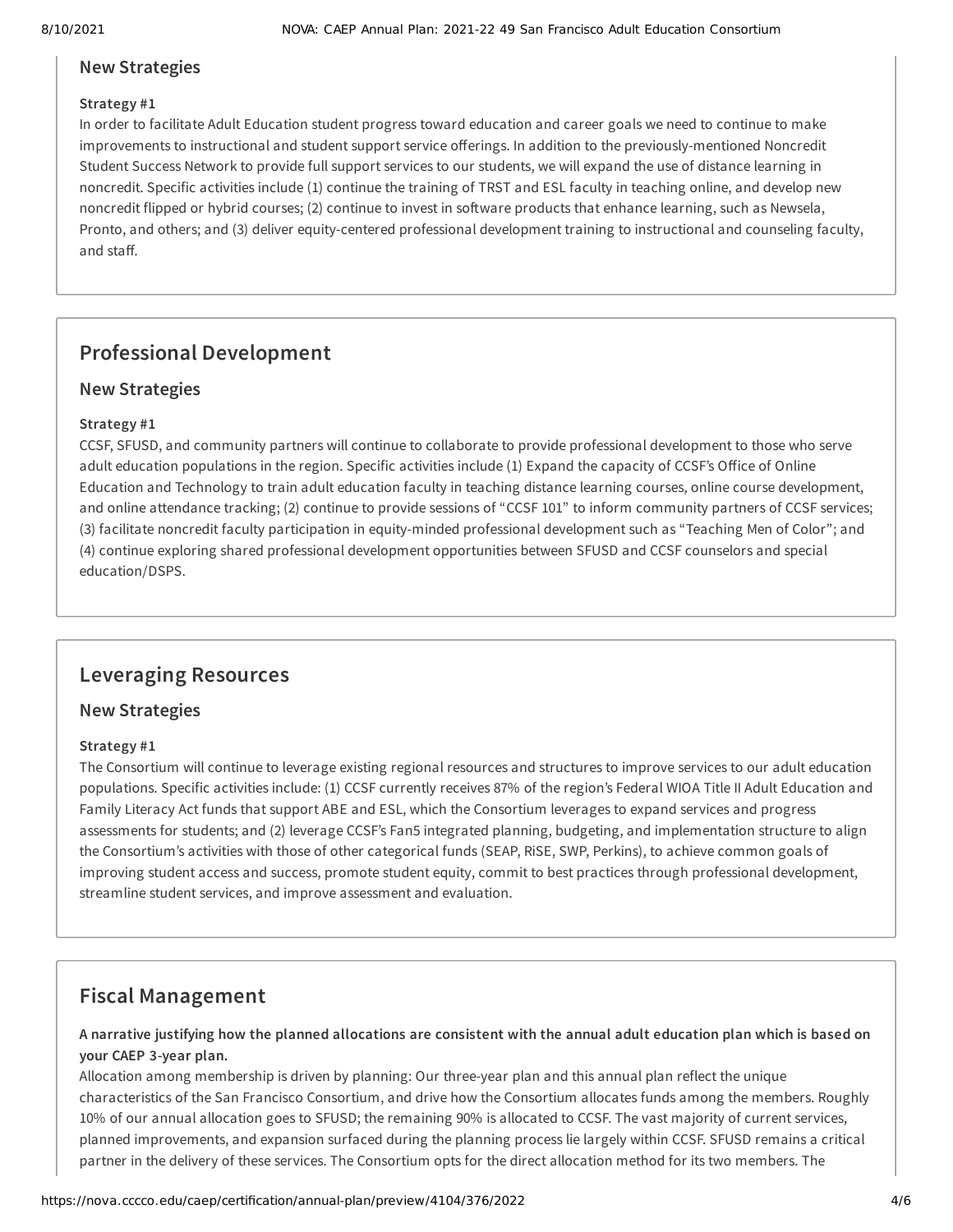### 8/10/2021 NOVA: CAEP Annual Plan: 2021-22 49 San Francisco Adult Education Consortium

Consortium is characterized by the predominant role of CCSF, which has served as the primary provider of Adult Education services in the City and County of San Francisco since the 1970's. SFUSD ceased to deliver Adult Education courses at that time due to financial constraints, and voters elected to move programs to the community college district. CCSF began offering an array of noncredit courses, leading to the establishment of the TRST Department and expansion of ESL and DSPS. Today, the vast majority of students enrolled in Adult Education in San Francisco are CCSF students, and the region has no system of Adult Schools or ROP. San Francisco is served by CCSF's Ocean Campus and multiple Centers, all administered by the San Francisco Community College District. SFUSD does not deliver Adult Education through an Adult Education division or Adult Schools. SFUSD does provide services to several populations of students ages 18 and over whose education has deviated from the traditional K- 12 sequence, however. These students are of particular interest to the San Francisco Adult Education Consortium, both because the students are of the age and skill level that meet AEP definitions, and because they are a priority high-need population to be served by CCSF's Adult Education programs.

**An approach to incorporating remaining carry-over funds from prior year(s) into strategies planned for 2021-22.** Consortium members CCSF and SFUSD use the "first in – first out" (FIFO) method to manage AEP expenditures. A large percentage of the members' respective budgets is used to fund personnel involved in ongoing operations, multi-year projects, and new pilots. Although allowed three years to spend each annual allocation, members attempt to spend funds within 18 months. Funds not spent within the year they were allocated are rolled into the subsequent year's budget to ensure continuity of staffing and services to adult education students.

# **Certification**

## **San Francisco CCD - Member Representative**

**Wendy Miller** Interim Dean of Grants, Resource Development and Adult Education Programs [wlmiller@ccsf.edu](mailto:wlmiller@ccsf.edu) (415) 239-3370

## Approved by Wendy Miller

## **08/09/2021 04:41 PM PDT**

## **San Francisco Unified - Member Representative**

**Jen Fong** Director, College & Career Readiness [FongJ2@sfusd.edu](mailto:FongJ2@sfusd.edu) (415) 271-5745

**Gwen Lin** Supervisor [ling1@sfusd.edu](mailto:ling1@sfusd.edu)

Approved by Dr. Jen Fong Ed.D.

### **08/10/2021 04:09 PM PDT**